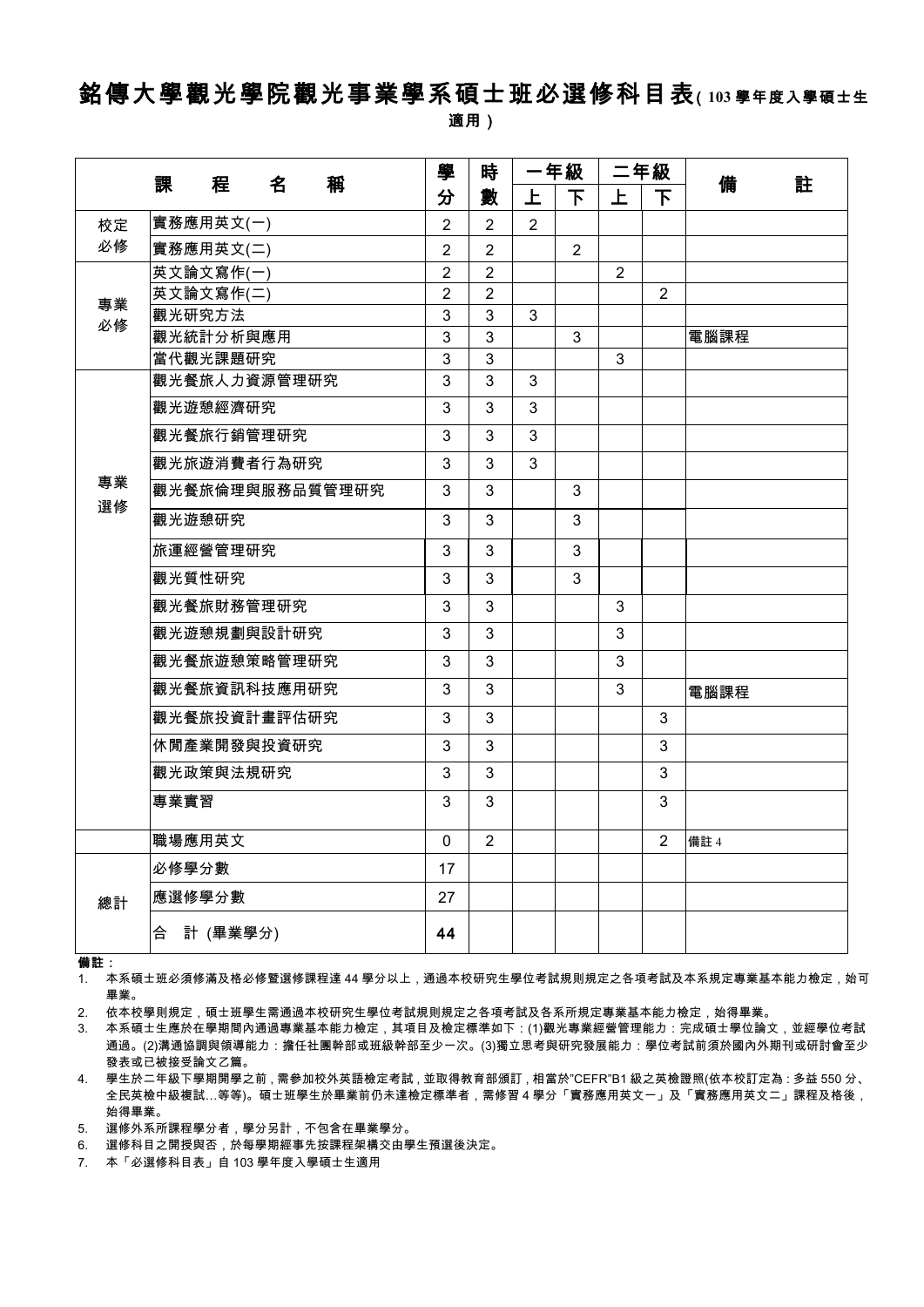### **"**專業實習**"**中英文大綱

| 科目代號               | 84247      | 中文簡稱<br>(不超過5個字) | 專業實習 |            |  |
|--------------------|------------|------------------|------|------------|--|
| 中文名稱<br>(不超過15個字)  | 專業實習       |                  |      | 學分數        |  |
| 英文名稱<br>(不超過70個字母) | Internship |                  |      | 開課系所代號  14 |  |
| 科目程度               |            |                  |      |            |  |

#### 中文課程大綱

| 先修科目       | 無                                                            |  |  |
|------------|--------------------------------------------------------------|--|--|
| 教學成效       | 1.希望藉由實務經驗的接觸,提供對旅行業、旅館、餐廳、國家公園等各觀光休閒相關單位<br>未來工作機會的了解與就業管道。 |  |  |
| 教學目標       | 重視實習課程,實習單位涵蓋旅行業、旅館、餐廳、國家公園等各觀光休閒相關單位                        |  |  |
|            |                                                              |  |  |
| 系所<br>教育目標 | ◎深化理論基礎並強化經營實務                                               |  |  |
| 系所         | ◎觀光專業經營管理能力 (70%)                                            |  |  |
| 核心能力       | ◎觀光專業倫理能力 (30%)                                              |  |  |
| 課程綱要       | 於旅行業、旅館、餐廳、國家公園等各觀光休閒相關單位,200 小時實習。                          |  |  |
|            | 1.觀光學院實習規定                                                   |  |  |
|            | 2.實習單位規定                                                     |  |  |
|            | 3.實習單位訓練手冊                                                   |  |  |
| 備註         | 4.實習考核表 60%                                                  |  |  |
|            | 實習心得報告 20%                                                   |  |  |
|            | 實習結果口試 20%                                                   |  |  |